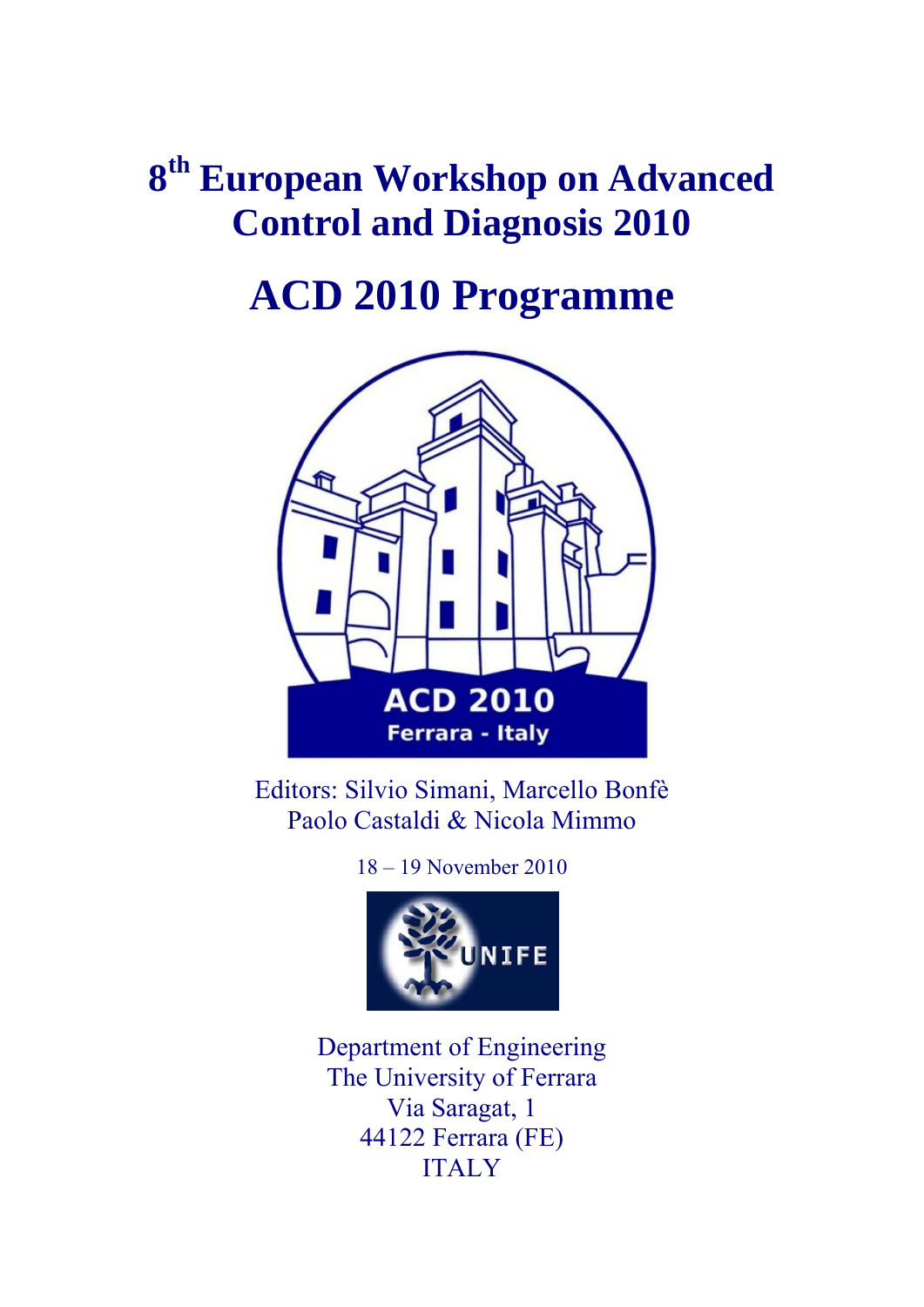### **Members and Partners**



University of Ferrara



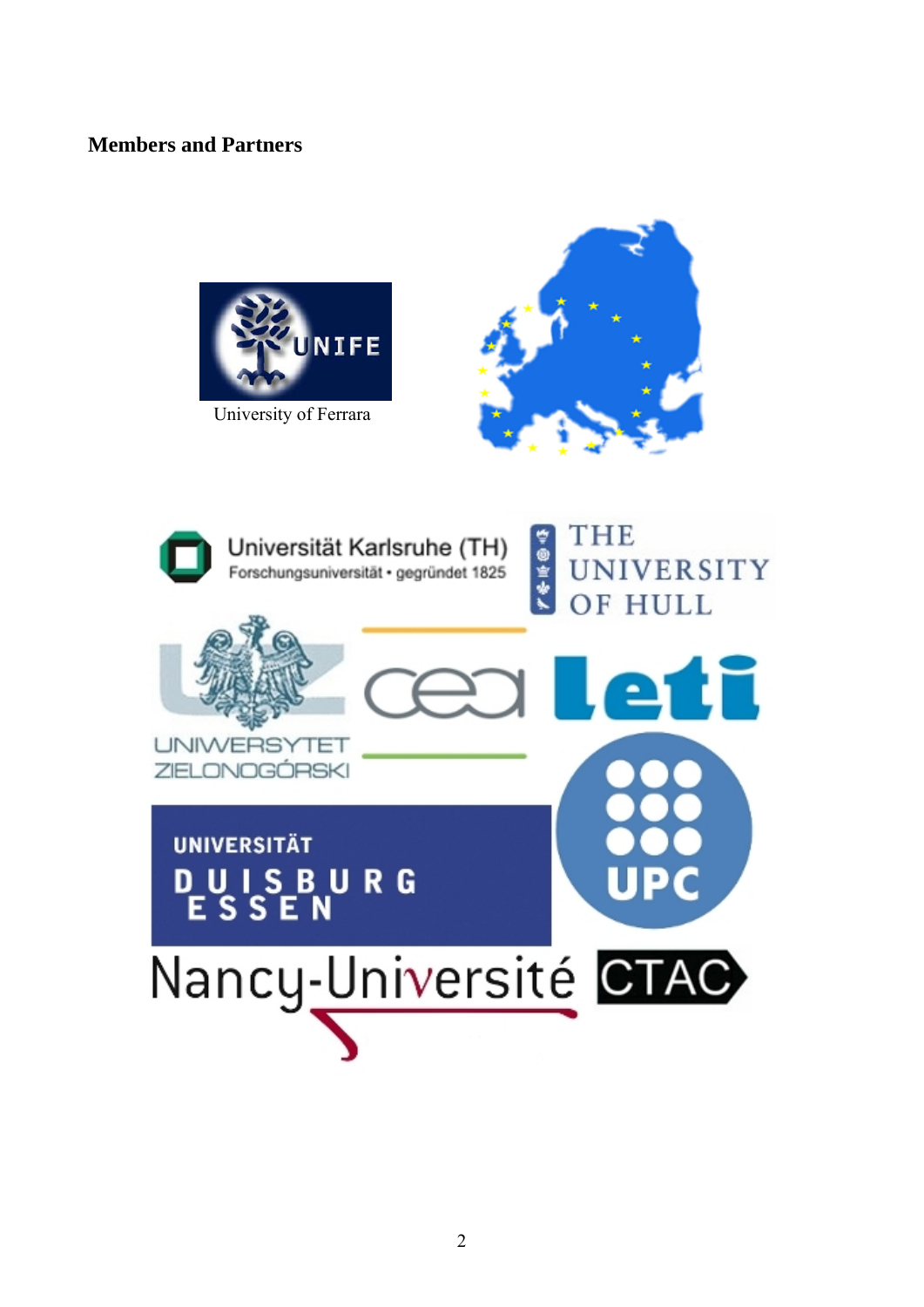### **Welcome to ACD2010**

On behalf of the International Programme Committee and the Local Organising Committee of the *8th Workshop on Advanced Control and Diagnosis, ACD2010*, it is our pleasure to welcome you to this event, help at the Department of Engineering of the University of Ferrara, Italy, on 18<sup>th</sup> and 19<sup>th</sup> November 2010.

ACD2010, organised by the Department of Engineering of the University of Ferrara, Ferrara, Italy, brings together academics and engineers in control engineering and computer science. The workshop highlights some recent results in the development of methods, and tools, as well as some prototypes that are of particular interest to academics and engineers in automatic control and diagnosis. Another aim of the ACD2010 is to enhance cross-cultural exchange, facilitate co-operation among potential partners, as well as to promote student and teacher exchange and co-supervision of doctorates.

The programme includes four plenary talks, and twelve regular sessions in three parallel tracks. The plenary talks give participants the opportunity to share and draw on the knowledge and experience of internationally acknowledged experts in new perspectives for research in fault tolerant control, design and evaluation of reconfiguration-based fault tolerance using the lattice of system configurations, developments in bilinear systems modelling and control with industrial applications, and norm-based point of view for fault diagnosis, with application to aerospace missions.

During the workshop, two awards, the best regular paper (application or theoretical), and the best student paper, funded by the Consorzio Ferrara Ricerche of the University of Ferrara, will be granted to scientists and students.

We wish you a pleasant stay in Ferrara, and a fruitful participation to ACD2010.

Dr. Silvio Simani & Dr. Marcello Bonfè

### **Local Organising Committee**

| Chairman                   |
|----------------------------|
| Vice-chairman              |
| Honorary chairman          |
| Organization Chairman      |
| Program Chairman           |
| Student Paper Chairman     |
| Local Arrangement Chairman |
|                            |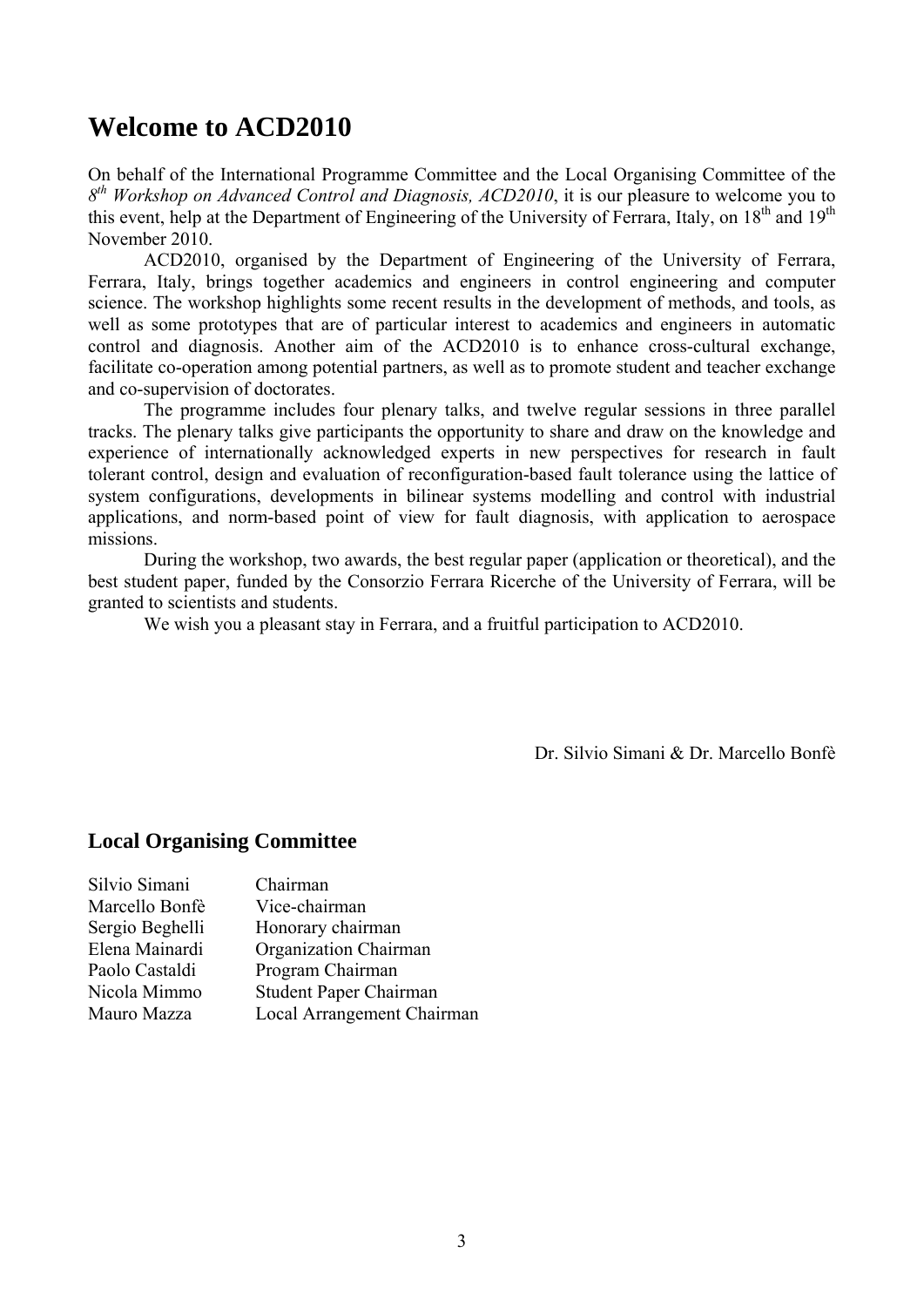### **International Programme Committee**

Jan Åslund (Sweden) Christophe Aubrun (France) Andrzej Bartoszewicz (Poland) Sergio Beghelli (Italy) Gianni Bertoni (Italy) Sergio Bittanti (Italy) Mogens Blanke (Denmark) Jozsef Bokor (Hungary) Keith J. Burnham (United Kingdom) Marco Campi (Italy) Alessandro Casavola (Italy) Paolo Castaldi (Italy) Vincent Cocquempot (France) Maria Letizia Corradini (Italy) Claudio De Persis (Italy) Steven X. Ding (Germany) Roberto Diversi (Italy) Andras Edelmayer (Hungary) Chris Edwards (United Kingdom) Miroslav Fikar (Slovakia) Giuseppe Franzè (Italy) Erik Frisk (Sweden) Sylviane Gentil (France) Michael J. Grimble (United Kingdom) David Henry (France) Marina Indri (Italy) Sirrka L. Jamsa-Jounela (Finland) Andrzej Kasprzak (Poland) Paul King (United Kingdom) Michel Kinnaert (Belgium) Józef Korbicz (Poland) Leszek Koszalka (Poland) Jan Kościelny (Poland) Suzanne Lesecq (France)

 Antoni Ligęza (Poland) Jan Lunze (Germany) Didier Maquin (France) Elena Mainardi (Italy) Massimiliano Mattei (Italy) Nicola Mimmo (Italy) Hans Henrik Niemann (Denmark) Thomas Parisini (Italy) Krzysztof Patan (Poland) Ron J. Patton (United Kingdom) Andrzej Pieczyński (Poland) Marios M. Polycarpou (Greece) Vicenç Puig (Spain) Joseba Quevedo (Spain) José Ragot (France) José Sá da Costa (Portugal) Dominique Sauter (France) Piotr Skrzypczynski (Poland) Miroslav Simandl (Czech Republic) Dirk Soeffker (Germany) Marcel Staroswiecki (France) Ralf Stetter (Germany) Jacob Stoustrup (Denmark) Michele Taragna (Italy) Piotr Tatjewski (Poland) Didier Theilliol (France) Andrea Tilli (Italy) Dariusz Uciński (Poland) Maria Elena Valcher (Italy) Andreas Varga (Germany) Antonio Visioli (Italy) Holger Voos (Germany) Marcin Witczak (Poland)

### **Co-sponsoring Organisations**

Department of Engineering, University of Ferrara (ENDIF-UNIFE), Consorzio Ferrara Ricerche, University of Ferrara.

### **Supports**

The Intelligent Control and Diagnosis (ICD, http://www.icd.cran.uhp-nancy.fr/) working group founded in 1998, leads to new developments and applications in the field of automatic control and fault diagnosis. The aim of the ICD working group is to explore research opportunities in the direction of Fault Diagnosis and Fault-tolerant Control for technical systems. ICD Research activities can be summarized as follows: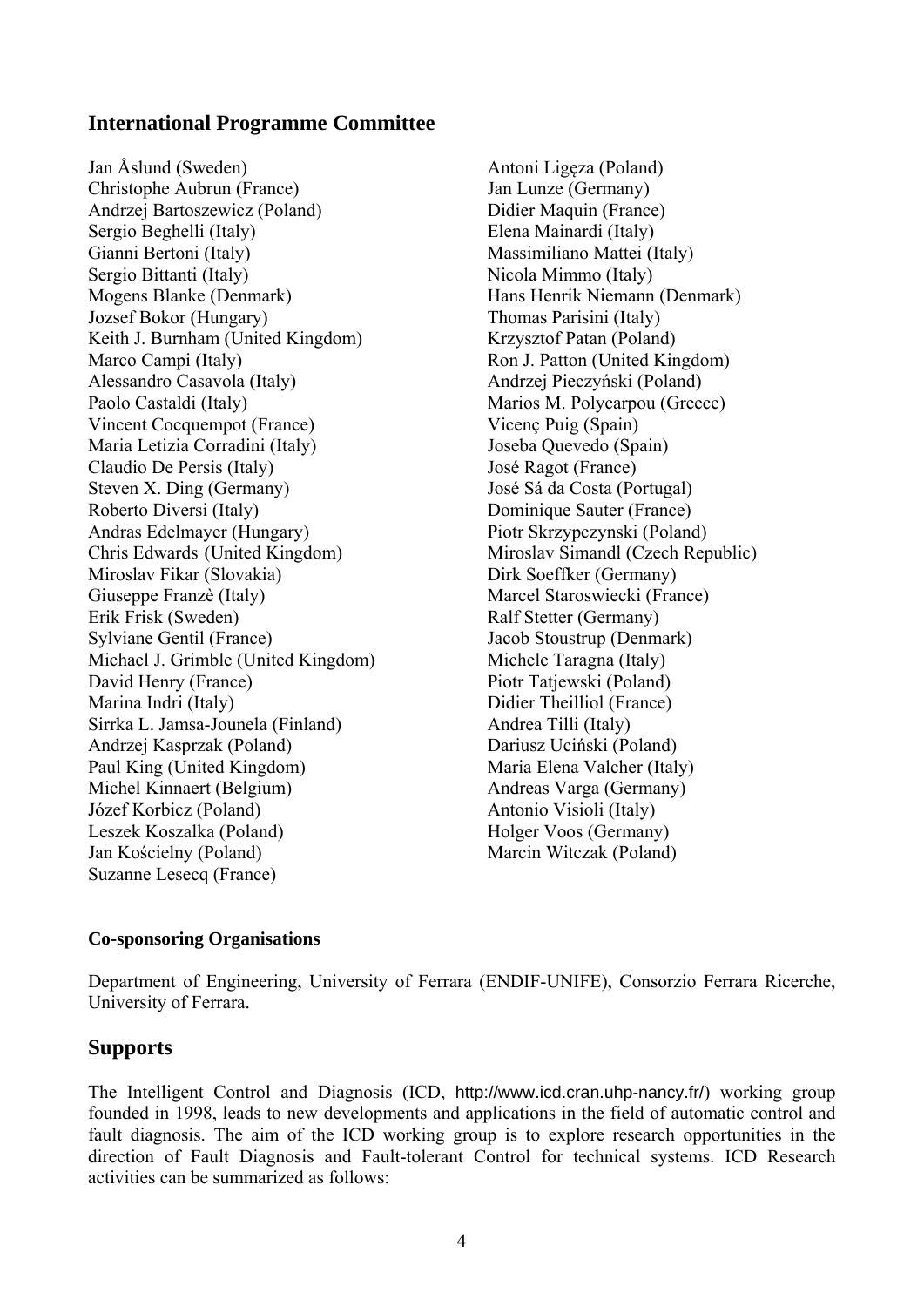- Development of advanced methods with applications to automatic control and fault detection and isolation (FDI);
- Design of FTC strategy providing an optimal performance of the reconfigured system according to the reliability measure in order to ensure the dependability of the system and the human safety;
- Investigation of typical application areas and technology transfer to industrial areas of special interest for control and diagnosis of technical systems. The domains of application concern different types of systems such as embedded systems, distributed systems, networked systems.

Within this working group, the members co-operate in different ways, one important one are joint European projects. The aim for the future is to initiate more of such projects, especially in cooperation with industry and to tackle with advanced methods in Fault Tolerant Control (FTC) framework in order to improve the human safety and dependability of the system. The chairs are the Prof. C. Aubrun and the Prof. D. Theilliol. The members and partners are:

- Gerhard-Mercator-Universitaet Duisburg, Germany
- Centre de Recherche en Automatique de Nancy, France
- GIPSA-Lab Grenoble, France
- University of Karlsruhe, Germany
- Control Theory and Applications Centre, Coventry University, United Kingdom
- Institute of Control and Computation Engineering, University of Zielona Gora, Poland
- Department of Engineering, University of Ferrara, Italy
- Automatic Control Department, Universidad Politecnica de Cataluna, Spain
- Engineering Department, The University of Hull, United Kingdom

### **Useful Information**

### **Registration Desk**

The desk located on the ground floor of the Department of Engineering main building will be opened on 18<sup>th</sup> November from 8:30 to 10:30 am, and on 19<sup>th</sup> November from 8:30 to 10:00 am. All attendees must register and will receive a badge together with the registration package.

### **Internet Access**

All participants have access to the free wireless Internet connection of the Department of Engineering, by using the user name and password personal codes provided at the registration desk. Due to the new regulations, personal codes will be unique for each participant, and issued by filling a suitable request form that must be filled with personal ID information (passport, identity card).

### **Lunches, Special Sessions, Farewell Party**

Two buffet lunches and two coffee breaks will take place in the hall at the ground floor of the Department of Engineering (conference venue) of the University of Ferrara.

### **Gala Dinner**

The dinner, together with the planned social activities, will be held at Ferrara's Castello Estense, which will be connected by two buses departing from the Department of Engineering (conference)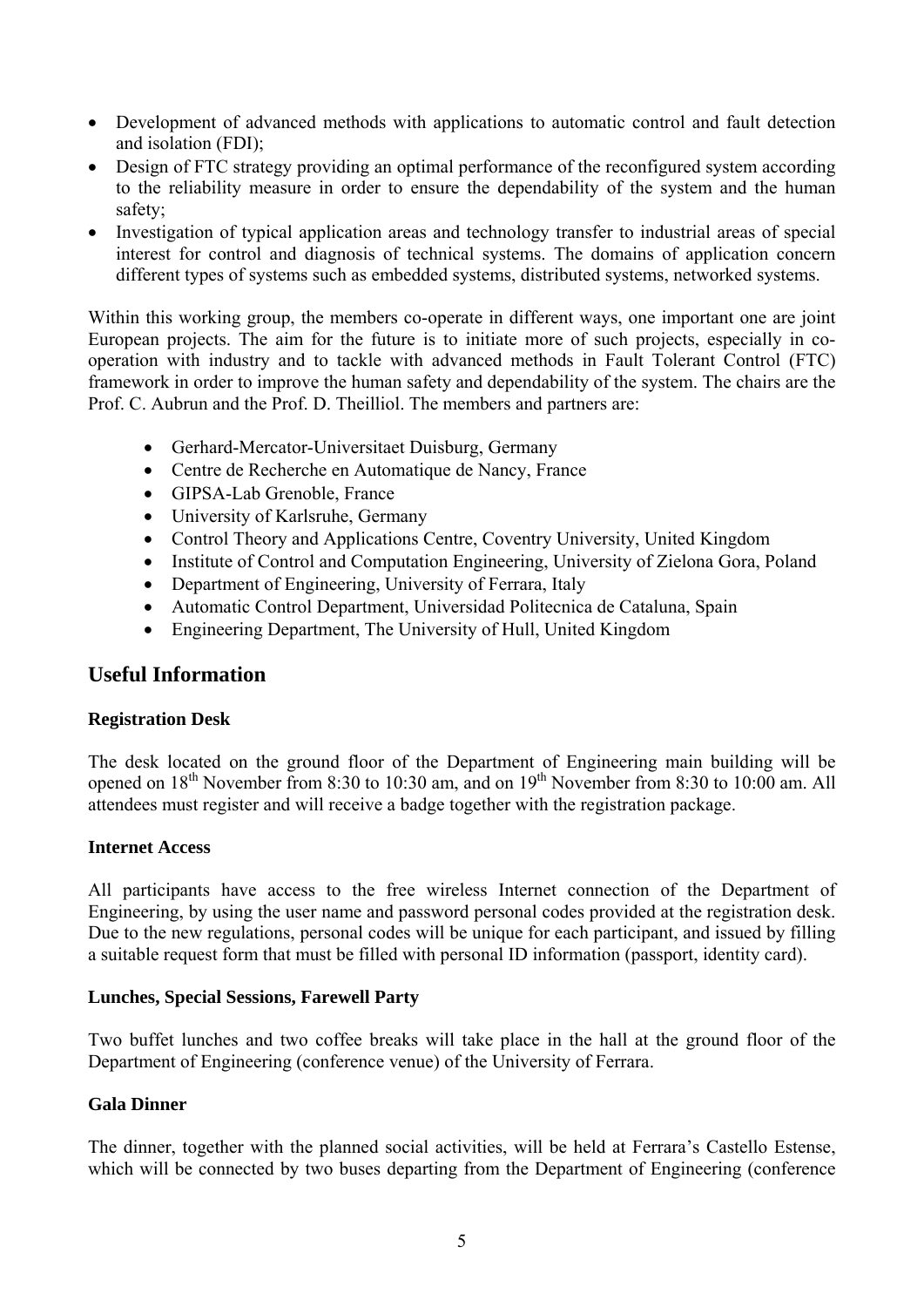venue) at 17:30 of the 18<sup>th</sup> November 2010. The Castle is located in the city centre of Ferrara, and within walking distance from the suggested accommodations.

### **Best Paper Awards**

During the workshop, two awards, the best regular paper (application or theoretical), and the best student paper, funded by the Consorzio Ferrara Ricerche of the University of Ferrara, will be granted to scientists and students.

### **Location**

**Workshop Venue:** Engineering Department, Via Saragat 1. 44123 - Ferrara (FE). Ph.: 0532974800



### **Workshop Floor Plan**

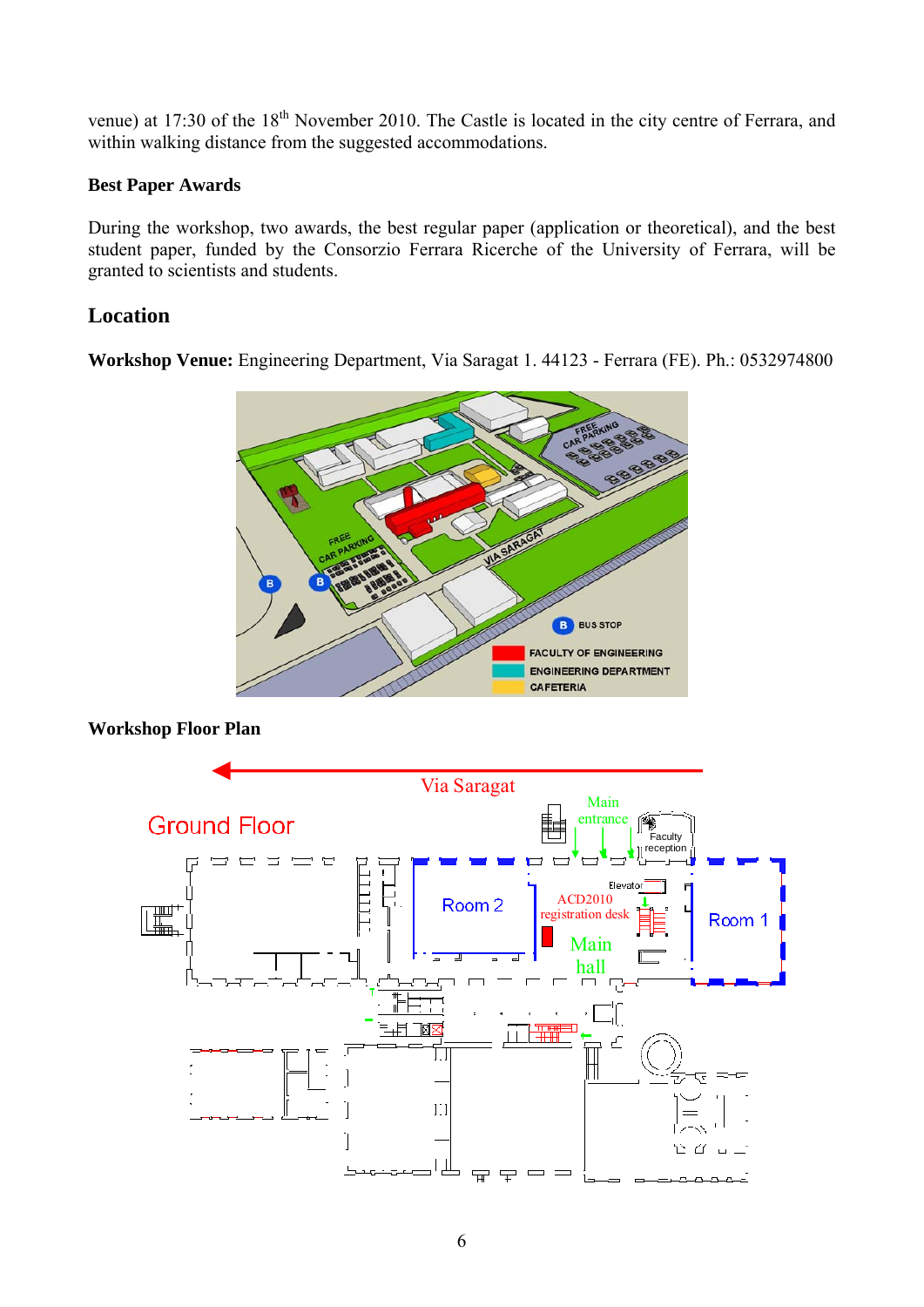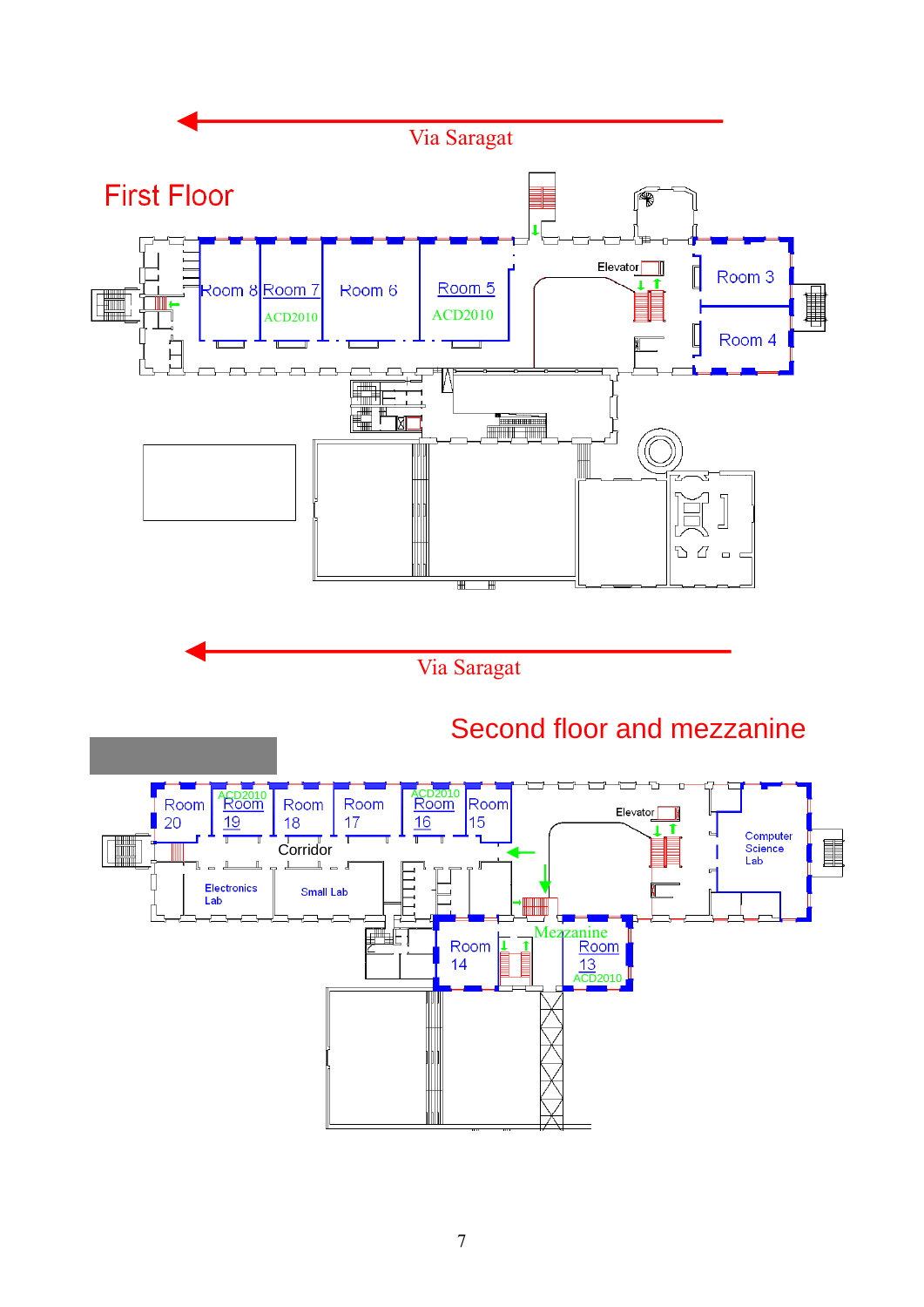# **Outline Programme**

# **Thursday, 18th November 2010**

| $8:15 - 9:00$   |                                                                                             | Day #1 Registration<br>(Hall, registration desk, ground floor level)                                                                                      |                                                                           |
|-----------------|---------------------------------------------------------------------------------------------|-----------------------------------------------------------------------------------------------------------------------------------------------------------|---------------------------------------------------------------------------|
| $9:00 - 9:15$   |                                                                                             | <b>Opening Ceremony</b><br>(Room 7)                                                                                                                       |                                                                           |
| $9:15 - 10:00$  |                                                                                             | <b>Plenary Session ThP1</b><br>"New Perspectives for Research in Fault Tolerant Control"<br>Prof. Ron J Patton, University of Hull, Hull, UK.<br>(Room 7) |                                                                           |
| $10:00 - 10:45$ | "Issues on fault identification and fault tolerant control for nonlinear dynamic            | <b>Plenary Session ThP2</b><br>processes"<br>Prof. Keith Burnham, Coventry University, Coventry, UK.<br>(Room 7)                                          |                                                                           |
| $10:45 - 11:15$ | <b>Coffee Break</b><br>(Hall, ground floor level)                                           |                                                                                                                                                           |                                                                           |
| $11:20 - 13:00$ | <b>Regular Session ThA1</b><br>Aircraft Fault Diagnosis and<br>Reconfiguration<br>(Room 16) | <b>Regular Session ThA2</b><br><b>Process Control</b><br>(Room 19)                                                                                        | <b>Regular Session ThA3</b><br><b>System Monitoring</b><br>(Room 20)      |
| $13:15 - 14:30$ |                                                                                             | <b>Lunch Buffet</b><br>(Hall, ground floor level)                                                                                                         |                                                                           |
| $14:45 - 15:30$ | "Design and Evaluation of Reconfiguration-based Fault Tolerance using the                   | <b>Plenary Session ThP3</b><br>Lattice of System Configurations"<br>Prof. Marcel Staroswiecki, Lille University, Lille, France.<br>(Room 5)               |                                                                           |
| $15:40 - 17:20$ | <b>Regular Session ThB1</b><br><b>Computational Intelligence</b><br>Methods<br>(Room 16)    | <b>Regular Session ThB2</b><br><b>Robust Model-Based</b><br><b>Fault Detection</b><br>(Room 19)                                                           | <b>Regular Session ThB3</b><br><b>Fault Tolerant Control</b><br>(Room 20) |
| 17:30           | Social event for registered participants only with full registration package                | Two buses are departing from Engineering Department at 17:30<br>(Euro 200 regular and Euro 150 student)                                                   |                                                                           |
| $18:00 - 19:00$ |                                                                                             | <b>Social Event #1</b><br>(Castello Estense Museum)                                                                                                       |                                                                           |
| $19:00 - 20:00$ |                                                                                             | <b>Special Session</b><br>(Castello Estense Wine Tasting)                                                                                                 |                                                                           |
| $20:00 - 23:00$ |                                                                                             | <b>Gala Dinner</b><br>(Castello Estense Imbarcadero Rooms)                                                                                                |                                                                           |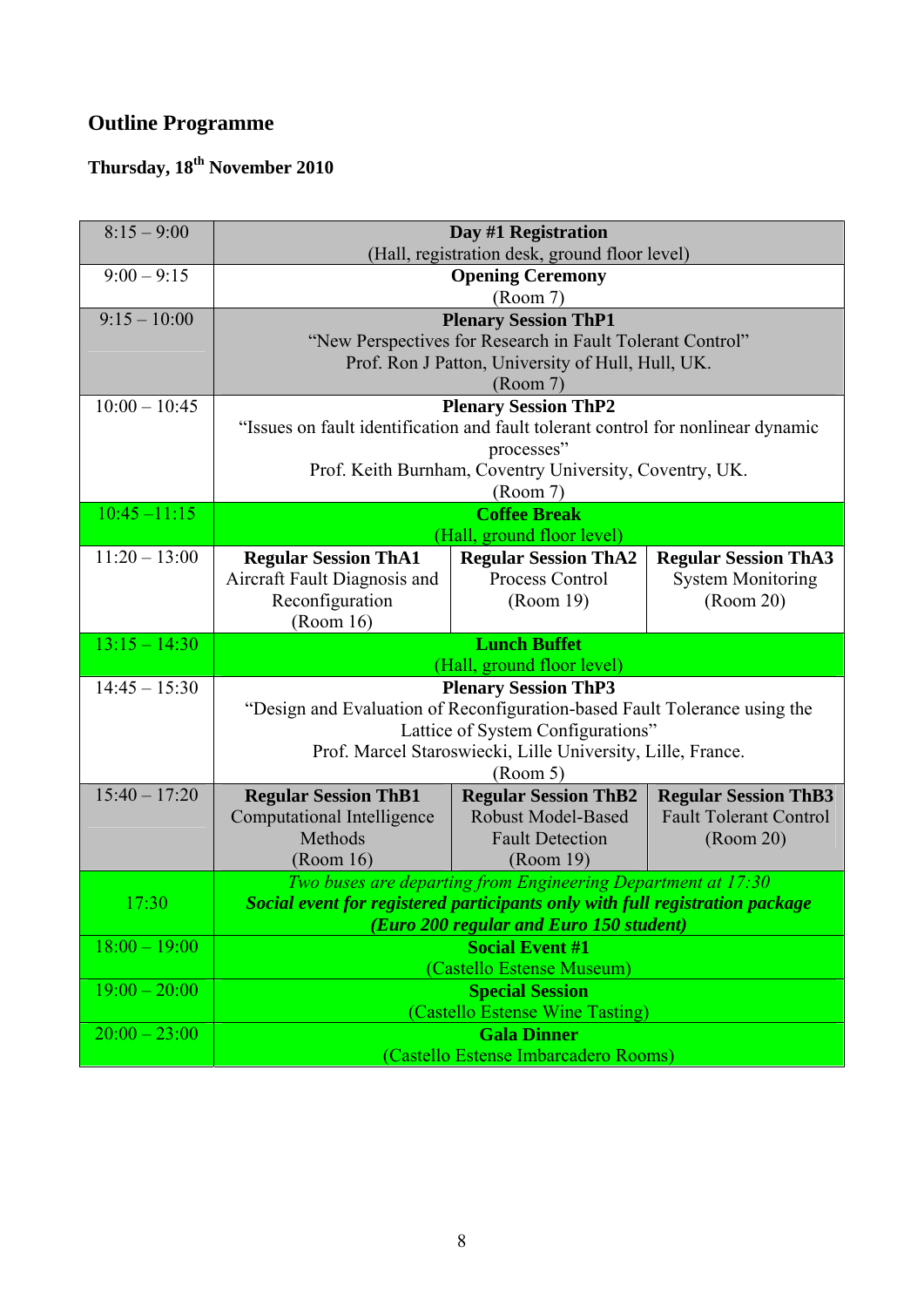# **Friday, 19th November 2010**

| $8:15 - 9:00$   |                                                                           | Day #2 Registration                                             |                             |
|-----------------|---------------------------------------------------------------------------|-----------------------------------------------------------------|-----------------------------|
|                 | (Hall, registration desk, ground floor level)                             |                                                                 |                             |
| $9:00 - 9:45$   | <b>Plenary Session FrP1</b>                                               |                                                                 |                             |
|                 | "A norm-based point of view for fault diagnosis: Application to aerospace |                                                                 |                             |
|                 |                                                                           | missions"                                                       |                             |
|                 |                                                                           | Prof. David Henry, Bordeaux 1 University, Talence cedex, France |                             |
|                 |                                                                           | (Room 13)                                                       |                             |
| $9:50 - 11:30$  | <b>Regular Session FrA1</b>                                               | <b>Regular Session FrA2</b>                                     | <b>Regular Session FrA3</b> |
|                 | Design for Reliability                                                    | <b>Informatics for Control</b>                                  | <b>Fault Detection and</b>  |
|                 | and Safety                                                                | (Room 16)                                                       | Isolation                   |
|                 | (Room 13)                                                                 |                                                                 | (Room 19)                   |
| $11:30 - 11:50$ |                                                                           | <b>Coffee Break</b>                                             |                             |
|                 |                                                                           | (Hall, ground floor level)                                      |                             |
| $12:00 - 13:40$ | <b>Regular Session FrB1</b>                                               | <b>Regular Session FrB2</b>                                     | <b>Regular Session FrB3</b> |
|                 | <b>Advanced Applied</b>                                                   | <b>Signal Processing</b>                                        | Adaptive and Predictive     |
|                 | <b>Fault Diagnosis</b>                                                    | Techniques                                                      | Control                     |
|                 | (Room 13)                                                                 | (Room 16)                                                       | (Room 19)                   |
| $13:45 - 14:50$ |                                                                           | <b>Lunch Buffet</b>                                             |                             |
|                 |                                                                           | (Hall, ground floor level)                                      |                             |
| $14:50 - 15:30$ |                                                                           | <b>ACD Directorate Meeting</b>                                  |                             |
|                 |                                                                           | (Room 16)                                                       |                             |
| $15:45 - 16:15$ |                                                                           | <b>Closing Ceremony</b>                                         |                             |
|                 |                                                                           | (Room 13)                                                       |                             |
| $16:30 - 19:00$ |                                                                           | <b>Social Activities</b>                                        |                             |
|                 |                                                                           | <b>Guided Tour: Registered Participant Only</b>                 |                             |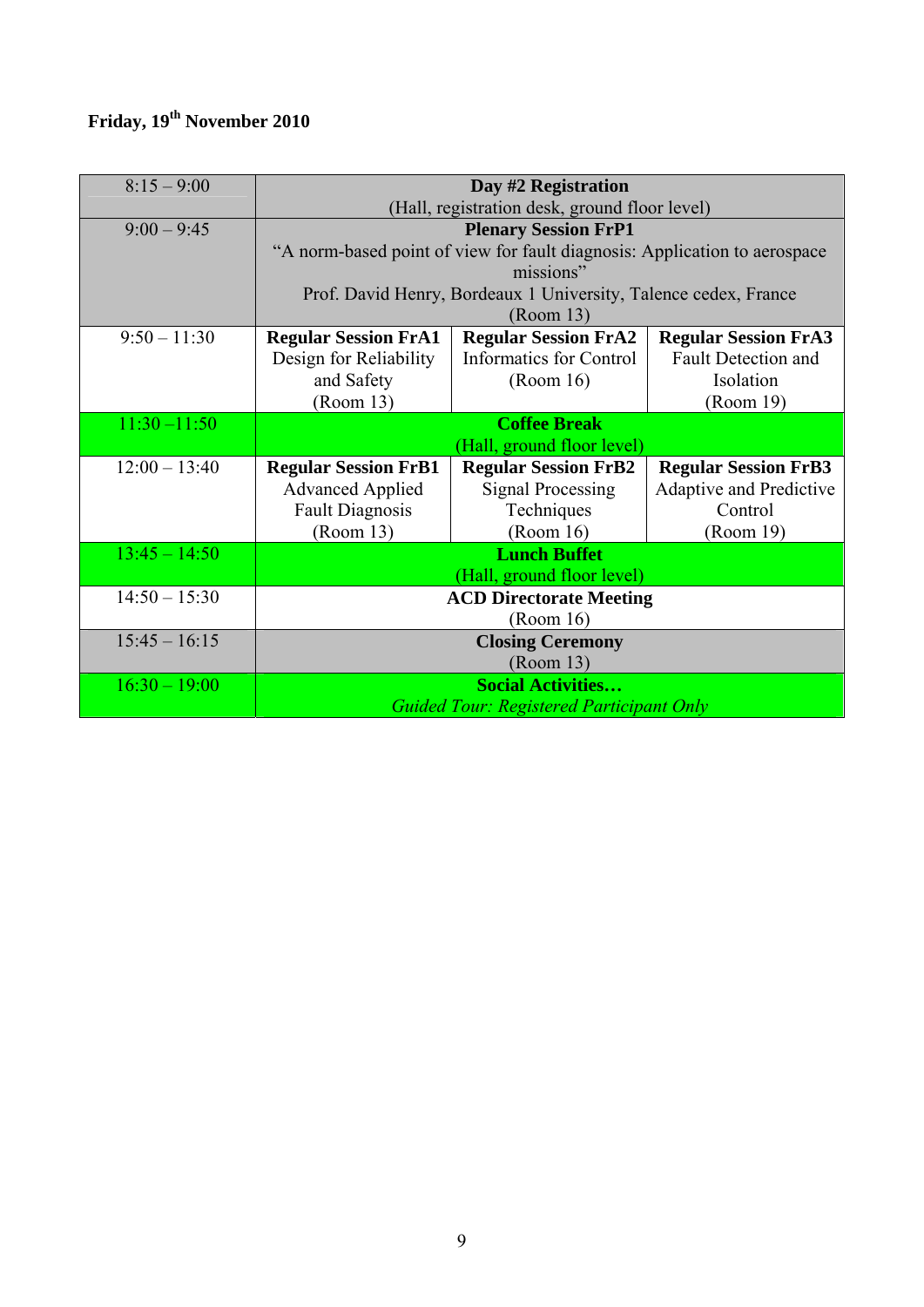### **Session and Talk Programme**

## **Thursday, 18th November 2010**

*Plenary Session ThP1*  Chair: Silvio Simani Room 7

9:15-10:00 "New Perspectives for Research in Fault Tolerant Control" *Prof. Ron J Patton, University of Hull, Hull, UK* 

| <b>Plenary Session ThP2</b> |                                                                                                |
|-----------------------------|------------------------------------------------------------------------------------------------|
| Chair: Vicenc Puig          |                                                                                                |
| Room 7                      |                                                                                                |
| $10:00 - 10:45$             | "Issues on fault identification and fault tolerant control for nonlinear<br>dynamic processes" |
|                             | Prof. Keith Burnham, Coventry University, Coventry, UK                                         |

|                        | Aircraft Fault Diagnosis and Reconfiguration ThA1                                        |
|------------------------|------------------------------------------------------------------------------------------|
| Chair: Paolo Castaldi  |                                                                                          |
| Co-Chair: Nicola Mimmo |                                                                                          |
| Room 16                |                                                                                          |
| $11:20 - 11:40$        | 2. Aircraft Sensor Fault Detection and Accommodation by Some Conventional<br>Controllers |
|                        | <b>Emre Kiyak and Fikret Caliskan</b>                                                    |
| $11:40 - 12:00$        | <b>3.</b> Performance Comparison of Different Types of Controllers for the Control of    |
|                        | the Pitch Angle of an Aircraft                                                           |
|                        | Gulay Iyibakanlar and Emre Kiyak                                                         |
| $12:00 - 12:20$        | 35. Fault Tolerant Control Schemes for Nonlinear Models of Aircraft and                  |
|                        | Spacecraft: Preliminary Results                                                          |
|                        | Paolo Castaldi, Nicola Mimmo and Silvio Simani                                           |
| $12:20 - 12:40$        | <b>36.</b> Robust Model Matching for Geometric Fault Detection Filters: A Commercial     |
|                        | Aircraft Example                                                                         |
|                        | Jozsef Bokor, Peter Seiler, Balint Vanek, Gary J. Balas                                  |
| $12:40 - 13:00$        | <b>54.</b> Comparison on Control Allocation Methods For The High Altitude                |
|                        | Performance Demonstrator                                                                 |
|                        | V. Scordamaglia, M. Mattei, C. Calabrò, A. Sollazzo, F. Corraro                          |

*Process Control ThA2* 

Chair: Antonio Visioli

Co-Chair: Ralf Stetter

Room 19

11:20 – 11:40 **5.** Optimization of a Water For Injection Control System for a Pharmaceutical Plant

*Antonio Visioli, Massimiliano Ammannito, Michele Caselli and Marco Incardona* 

11:40 – 12:00 **7.** Smith Predictor Based Control of Continuous-Review Perishable Inventory Systems with a Single Supply Source

*Przemyslaw Ignaciuk and Andrzej Bartoszewicz*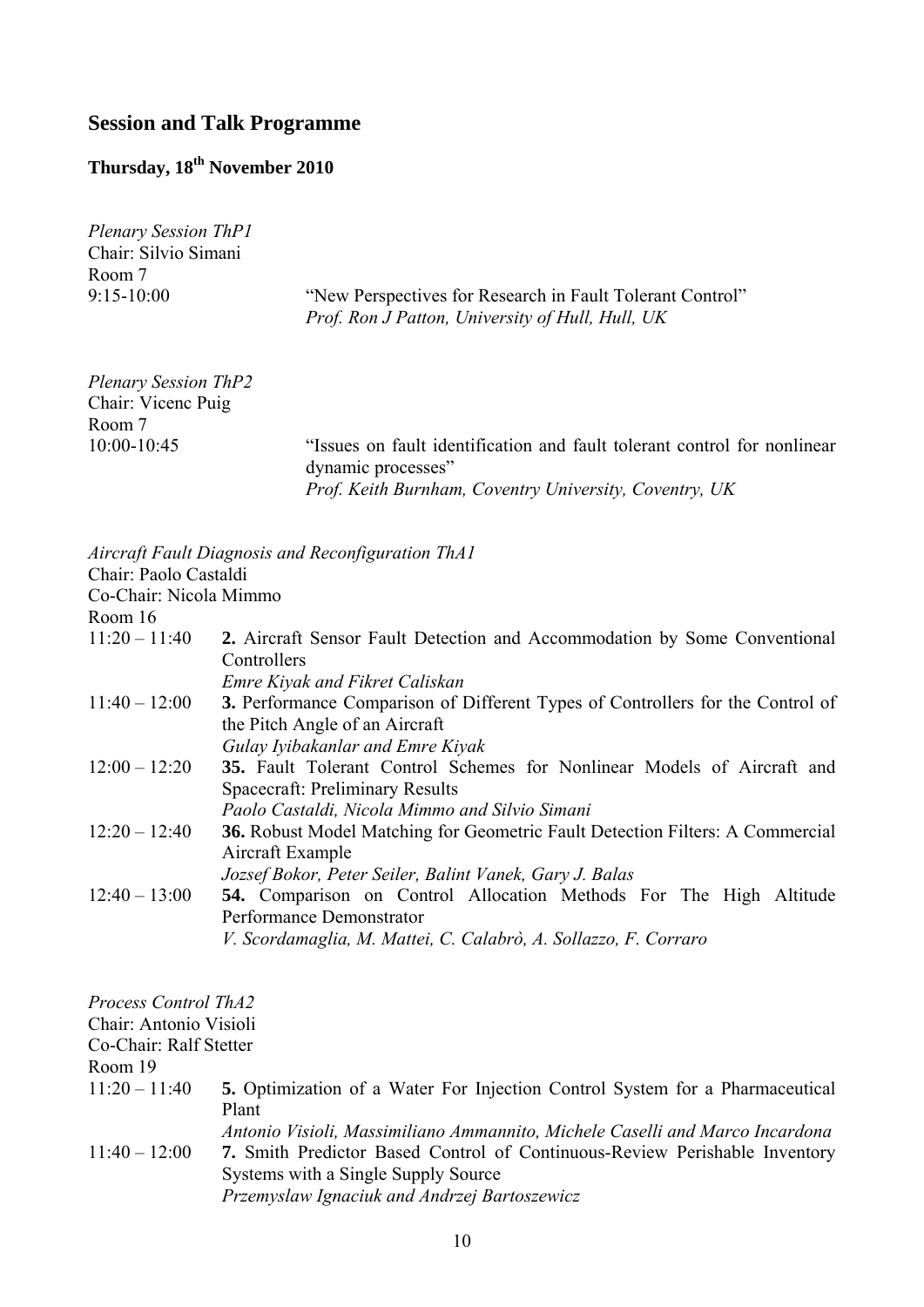| $12:00 - 12:20$ | 12. Modelling of positive displacement pumps for monitoring, planning, control      |
|-----------------|-------------------------------------------------------------------------------------|
|                 | and diagnosis                                                                       |
|                 | Stefan Kleinmann, Muhammad Fairusz Abdul Jalal and Ralf Stetter                     |
| $12:20 - 12:40$ | <b>18.</b> Validation of A New Time Delay Estimation Method for Control Performance |
|                 | Monitoring                                                                          |
|                 | Markus Stockmann, Robert Haber and Ulrich Schmitz                                   |
| $12:40 - 13:00$ | <b>63.</b> HVAC system energy consumption dependency on control set-point selection |
|                 | Ivan Zajic, Tomasz Larkowski, Dean Hill and Keith Burnham                           |

*System Monitoring ThA3* 

| Chair: Didier Theilliol |                                                                                                                                                                                                     |
|-------------------------|-----------------------------------------------------------------------------------------------------------------------------------------------------------------------------------------------------|
| Co-Chair: Sergio Chiesa |                                                                                                                                                                                                     |
| Room 20                 |                                                                                                                                                                                                     |
| $11:20 - 11:40$         | <b>19.</b> Estimation and prediction of global radiation by Meteosat image processing<br>Ali Zaher, Thiery Frédérik, Yao N'Goran, Adama Traore                                                      |
| $11:40 - 12:00$         | 37. System Programmable Logic Controller Computer Aided Development<br>Procedure                                                                                                                    |
|                         | Sergio Chiesa, Sabrina Corpino and Giovanni Medici                                                                                                                                                  |
| $12:00 - 12:20$         | 41. Improvement of the Sensitivity of T <sup>2</sup> Quality Control Charts by Grouping of<br>Variables<br>Thomas Friebel and Robert Haber                                                          |
| $12:20 - 12:40$         | 51. Reconfiguration of over-actuated consecutive-k-out-of-n: F systems based on<br>Bayesian Network Reliability Model<br>Philippe Weber, Christophe Simon and Didier Theilliol                      |
| $12:40 - 13:00$         | <b>53.</b> Communication Sequence Design in Networked Control Systems With<br>Communication Constraints: A Graphic Approach<br>Sinuhe Martinez-Martinez, Hossein Hashemi-Nejad and Dominique Sauter |

*Plenary Session ThP3*  Chair: Jozef Korbicz Room 5<br>14:45-15:30

14:45-15:30 "Design and Evaluation of Reconfiguration-based Fault Tolerance using the Lattice of System Configurations" *Prof. Marcel Staroswiecki, Lille University, Lille, France* 

|                        | Computational Intelligence Methods ThB1                                                                                                                                |
|------------------------|------------------------------------------------------------------------------------------------------------------------------------------------------------------------|
| Chair: Luciano Blasi   |                                                                                                                                                                        |
| Co-Chair: Marcel Luzar |                                                                                                                                                                        |
| Room 16                |                                                                                                                                                                        |
| $15:40 - 16:00$        | 11. Control of Independent Mobile Robots by Means of Advanced Monitoring<br>Lothar Seybold, Jaroslaw Krokowicz, Krzysztof Patan, Ralf Stetter and Anderas<br>Paczynski |
| $16:00 - 16:20$        | 17. An Application of Model Based Fault Detection in Power Plants<br>Goran Kvascev, Predrag Tadic and Zeljko Djurovic                                                  |
| $16:20 - 16:40$        | <b>30.</b> A GMDH Toolbox For Neural Network-Based Modelling<br>Marcel Luzar and Marcin Witczak                                                                        |
| $16:40 - 17:00$        | <b>32.</b> Fault detection and accommodation of the boiler unit using state space neural<br>networks                                                                   |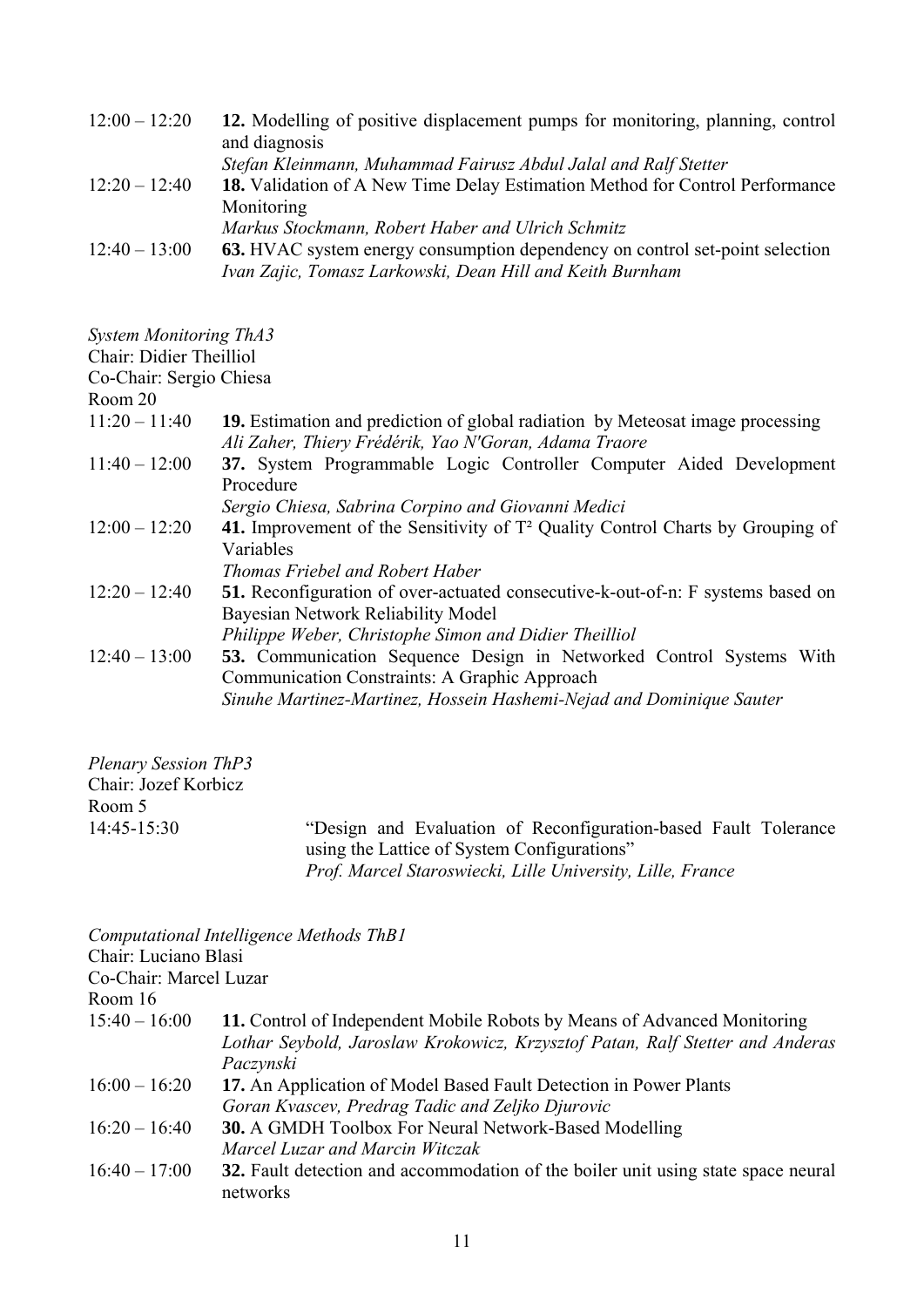*Andrzej Czajkowski and Krzysztof Patan* 

17:00 – 17:20 **39.** Flight Path Optimisation Using Primitive Manoeuvres: A Particle Swarm Approach

*Luciano Blasi, Simeone Barbato and Massimiliano Mattei* 

*Robust Model-Based Fault Detection ThB2*  Chair: Miroslav Šimandl Co-Chair: Andrea Cristofaro Room 19 15:40 – 16:00 **1.** Design of Robust Fault Detection Filters for Plants with Quantized Information *Maria Letizia Corradini, Andrea Cristofaro, Roberto Giambò, Silvia Pettinari*  16:00 – 16:20 **4.** Fault detection and estimation in networked control systems *Ignacio Peñarrocha and Roberto Sanchis*  16:20 – 16:40 **8.** Smoothing in Multiple Model Change Detection for Stochastic Systems *Ivo Puncochar, Jindrich Dunik and Miroslav Simandl*  16:40 – 17:00 **10.** Communication Gains Design in a Consensus Based Distributed Change Detection *Algorithm Nemanja Ilic and Srdjan Stankovic* 17:00 – 17:20 **60.** Diagnostics of distributed faults in ball bearings by means of vibration cyclostationary indicators *Gianluca D'Elia, Simone Delvecchio, Marco Cocconcelli and Giorgio Dalpiaz*

*Fault Tolerant Control ThB3* 

Chair: Nicolas Langlois

Co-Chair: Marcin Witczak

Room 20

- 15:40 16:00 **9.** Predictive fault-tolerant control of Takagi-Sugeno fuzzy systems *Lukasz Dziekan and Marcin Witczak*
- 16:00 16:20 **20.** Advanced and Predictive Diagnosis on the Example of Pump Systems *Stefan Kleinmann, Anna Dabrowska, Domenico Leonardo, Ralf Stetter and Agathe Koller-Hodac*
- 16:20 16:40 **27.** Equality constraints in sensor faults reconfigurable control design *Dusan Krokavec and Anna Filasova*
- 16:40 17:00 **28.** Set-point reconfiguration in case of severe actuator fault *Boumedyen Boussaid, Christophe Aubrun and Naceur Abdelkrim*
- 17:00 17:20 **49.** An Efficient Algorithm For Fault Tolerant Sensor Network Design *Firas Rouissi, Ghaleb Hoblos and Nicolas Langlois*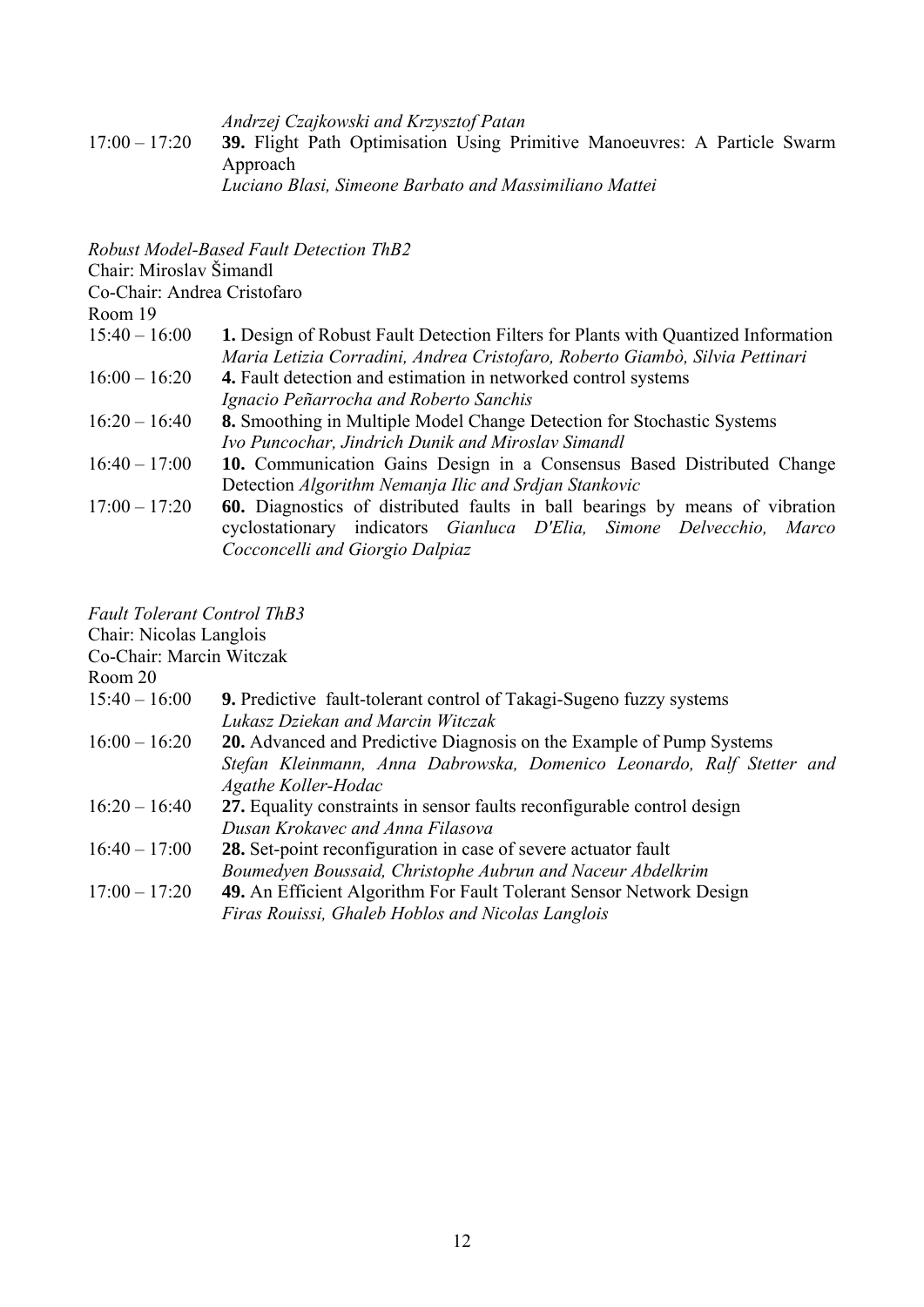## **Friday, 19th November 2010**

*Plenary Session FrP4*  Chair: Paolo Castaldi Room 13

9:00-9:45 "A norm-based point of view for fault diagnosis: Application to aerospace missions" *Prof. David Henry, Bordeaux 1 University, Talence cedex, France* 

### *Design for Reliability and Safety FrA1*

| Chair: Alexandre Boriouchkine |                                                                                    |
|-------------------------------|------------------------------------------------------------------------------------|
| Co-Chair: Piotr Skrzypczynski |                                                                                    |
| Room 13                       |                                                                                    |
| $9:50 - 10:10$                | <b>6.</b> Diagnosis for the Reliability Improvement of Embedded Systems            |
|                               | Ouadie Bennouna, Houcine Chafouk and Jean-Philippe Roux                            |
| $10:10 - 10:30$               | 14. Reliability Assessment of Technical Devices Based on Degradation Data and      |
|                               | <b>Stochastic Equations</b>                                                        |
|                               | Ryszard Kopka                                                                      |
| $10:30 - 10:50$               | <b>38.</b> Task-Oriented Modelling of Rugged Terrain from Sparse Range Data        |
|                               | Dominik Belter, Przemyslaw Labecki and Piotr Skrzypczynski                         |
| $10:50 - 11:10$               | <b>55.</b> Temporal Reliability Analysis of Embedded Systems                       |
|                               | Aftfa Ghenai and Mohamed Benmohammed                                               |
| $11:10 - 11:30$               | 64. Fuel moisture content analysis as a basis for process monitoring of a BioGrate |
|                               | boiler                                                                             |
|                               | Alexandre Boriouchkine, Alexey Zakharov and Sirkka-Liisa Jämsä-Jounela             |

*Informatics for Control FrA2* 

Chair: Leszek Koszalka

Co-Chair: Iwona Pozniak-Koszalka

Room 16

| 21. Evaluation Scheme of Task Allocation in Mesh Connected Processors with<br>$9:50 - 10:10$                  |  |
|---------------------------------------------------------------------------------------------------------------|--|
| Metaheuristic Algorithms                                                                                      |  |
| Wojciech Kmiecik, Leszek Koszalka, Iwona Pozniak-Koszalka, Andrzej Kasprzak                                   |  |
| $10:10 - 10:30$<br>22. Bus Route Optimization: an Experimentation System and Evaluation of                    |  |
| Algorithms                                                                                                    |  |
| Krzysztof Golonka, Leszek Koszalka and Andrzej Kasprzak                                                       |  |
| 23. Routing in Mobile Ad-hoc Networks: an Experimentation System and<br>$10:30 - 10:50$                       |  |
| Evaluation of Algorithms                                                                                      |  |
| Maciej Foszczynski, Marek Adamczyk, Kamil Musial, Leszek Koszalka, Iwona                                      |  |
| Pozniak-Koszalka, and Andrzej Kasprzak                                                                        |  |
| $10:50 - 11:10$<br>24. Testing SQL queries: an experimentation system and efficiency evaluation               |  |
| Michal Hans, Pawel Kmiecik, Iwona Pozniak-Koszalka, and Andrzej Kasprzak                                      |  |
| $11:10 - 11:30$<br><b>58.</b> Central sensor cluster simulation for anti-lock-braking system validation using |  |
| hardware-in-the loop                                                                                          |  |
| Pawel Kret, Keith, J. Burnham, Leszek Koszalka and Alexandros Mouzakitis                                      |  |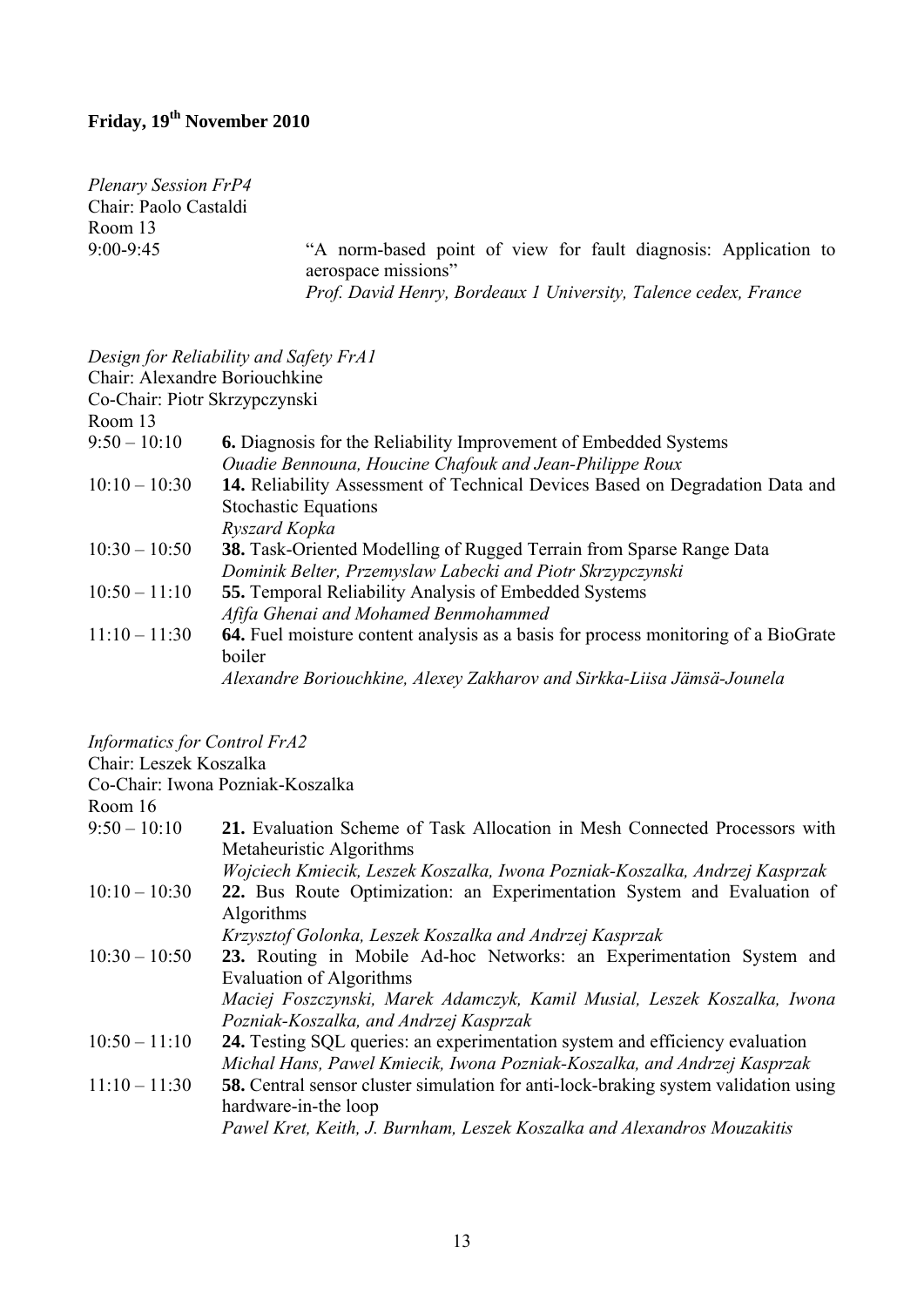| Chair: David Henry | <b>Fault Detection and Isolation FrA3</b>                                                                                                                           |
|--------------------|---------------------------------------------------------------------------------------------------------------------------------------------------------------------|
|                    | Co-Chair: Gianfranco Gagliardi                                                                                                                                      |
| Room 19            |                                                                                                                                                                     |
| $9:50 - 10:10$     | <b>40.</b> A Fault Detection Filter Design Method for Hybrid Switched Linear<br><b>Parameter Varying Systems</b>                                                    |
|                    | Gianfranco Gagliardi, Alessandro Casavola, Domenico Famularo and Giuseppe<br>Franzè                                                                                 |
| $10:10 - 10:30$    | <b>45.</b> Second-order sliding modes and soft computing techniques for fault detection                                                                             |
| $10:30 - 10:50$    | Milan Rapaic, Zoran Jelicic, Alessandro Pisano, and Elio Usai<br><b>50.</b> Multi-Scale PCA based fault diagnosis for rotating electrical machines                  |
|                    |                                                                                                                                                                     |
| $10:50 - 11:10$    | Francesco Ferracuti, Andrea Giantomassi, Gianluca Ippoliti, and Sauro Longhi<br>52. Fault detection in flat systems by constraint satisfaction and input monitoring |
|                    | Ramatou Seydou, Tarek Raissi, Ali Zolghadri and David Henry                                                                                                         |
| $11:10 - 11:30$    | 62. Fault Detection and Isolation of Tennessee Eastman Process Using Improved                                                                                       |
|                    | RBF Network by Genetic Algorithm                                                                                                                                    |
|                    | Somayeh Hekmati Vahed, Mohammad Mokhtare, Hassan Abbasi Nozari, Mahdi                                                                                               |
|                    | Aliyari Shoorehdeli and Silvio Simani                                                                                                                               |

*Advanced Applied Fault Diagnosis FrB1* 

Chair: Vicenc Puig

Co-Chair: Andrea Monteriù

Room 13

| $12:00 - 12:20$ | 15. Intelligent techniques for faults diagnosis and prognosis of CHP plant with   |
|-----------------|-----------------------------------------------------------------------------------|
|                 | gas turbine engine                                                                |
|                 | Luigi Miozza, Andrea Monteriù, Alessandro Freddi and Sauro Longhi                 |
| $12:20 - 12:40$ | 29. Connections of Functional States for Automaton Identification: Application in |
|                 | a Steam Generator Monitoring                                                      |

|                 | Javier F. Botia, Henry O. Sarmiento and Claudia Isaza                          |
|-----------------|--------------------------------------------------------------------------------|
| $12:40 - 13:00$ | 61. Robust Fault Detection of Nonlinear Systems using Local Linear Neuro-      |
|                 | Fuzzy                                                                          |
|                 | Hasan Abbasi Nozari, Mahdi Aliyari Shooredeli and Silvio Simani                |
| $13:00 - 13:20$ | 43. Fault Detection and Isolation of Wind Turbines: Application to a Real Case |
|                 | Study                                                                          |
|                 | Pep Lluis Negre, Vicenç Puig and Isaac Pineda                                  |
| $13:20 - 13:40$ | <b>56.</b> Data–Driven and Model–Based Fault Diagnosis of Wind Turbine Sensors |
|                 | Silvio Simani, Paolo Castaldi and Marcello Bonfè                               |

*Signal Processing Techniques FrB2* 

Chair: Alessandro Pisano

Co-Chair: Przemyslaw Orlowski

Room 16

| $12:00 - 12:20$ | <b>16.</b> Periodic Linear Time-Varying System Norm Estimation Using Running Finite |
|-----------------|-------------------------------------------------------------------------------------|
|                 | Time Horizon Transfer Operators                                                     |
|                 | Przemyslaw Orlowski                                                                 |

- 12:20 12:40 **33.** Design of Unknown Input Reconstruction Algorithm in Presence of Measurement Noise
	- *Malgorzata Sumislawska, Tomasz M. Larkowski and Keith J. Burnham*
- 12:40 13:00 **46.** Unknown-input observation techniques in Open Channel Hydraulic Systems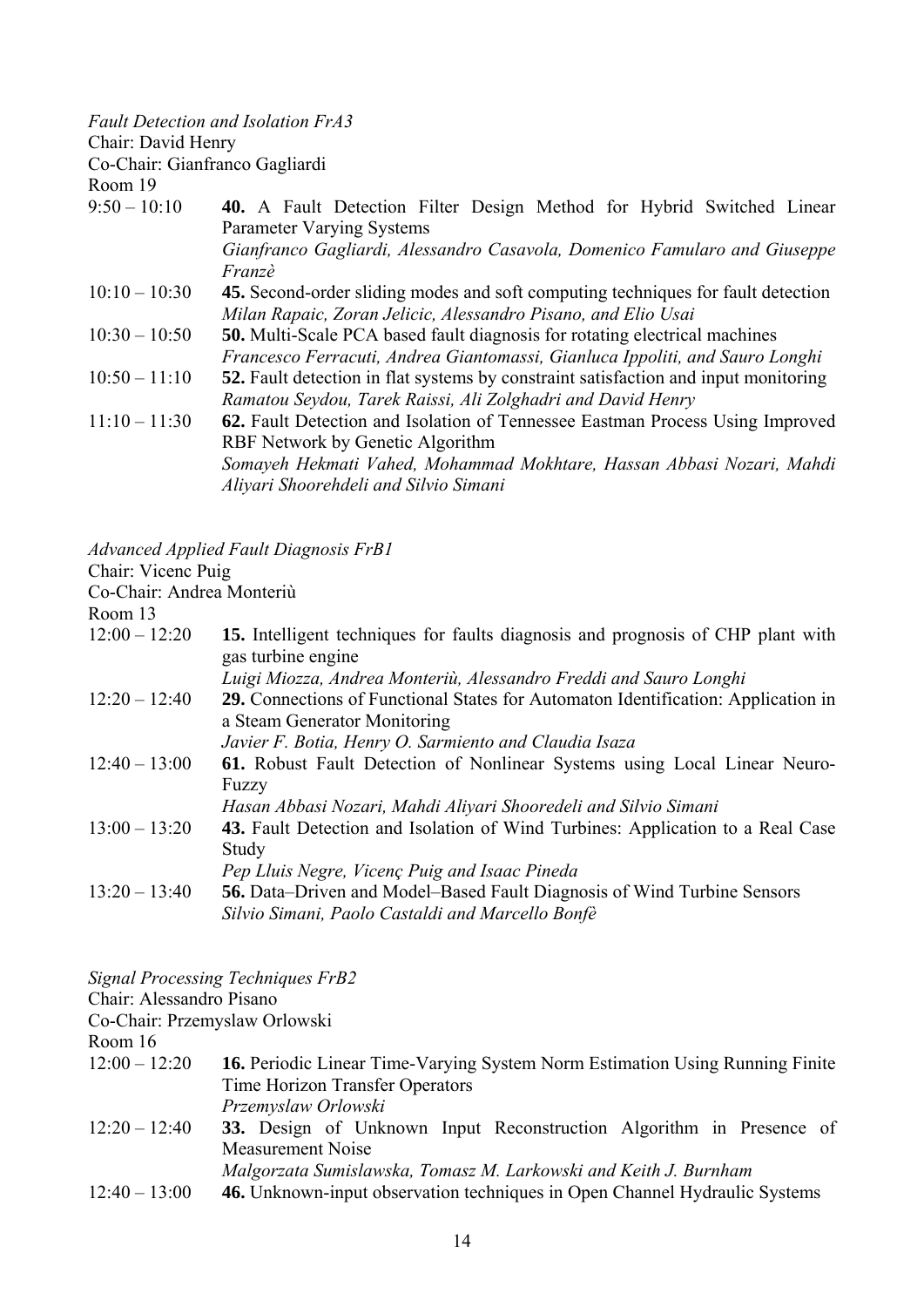*Siro Pillosu, Alessandro Pisano, and Elio Usai*  13:00 – 13:20 **48.** Unknown Input Observer with sliding mode disturbance estimator for the Diffusion PDE *Alessandro Pisano, Stefano Scodina, and Elio Usai*  13:20 – 13:40 **59.** Extended Kalman Filter Approach for Road Condition Estimation: a preliminary study *Mariusz Ruta and Keith Burnham* 

*Adaptive and Predictive Control FrB3* 

Chair: Andreas Paczynski

Co-Chair: Khaled Zabet

Room 19

- 12:00 12:20 **13.** Concept of an advanced monitoring, planning, control and diagnosis system for autonomous vehicles *Lothar Seybold, Andrzej Pieczyński, Andreas Paczynski and Ralf Stetter*
- 12:20 12:40 **25.** Properties of NCGPC applied to nonlinear SISO systems with a relative degree one or two

*Marcelin Dabo, Nicolas Langlois and Houcine Chafouk* 

- 12:40 13:00 **26.** Improvement of the Decoupling Feature of Decentralized Predictive Functional Control
	- *Khaled Zabet and Haber Robert*
- 13:00 13:20 **31.** Decoupling model predictive control in a non-minimal state space representation
	- *Ulrich Hitzemann and Keith J. Burnham*
- 13:20 13:40 **42.** A Constrained Strategy to Control Plasma Shape in ITER *C. V. Labate, M. Mattei, D. Famularo, F. Koechl, and V. Parail*